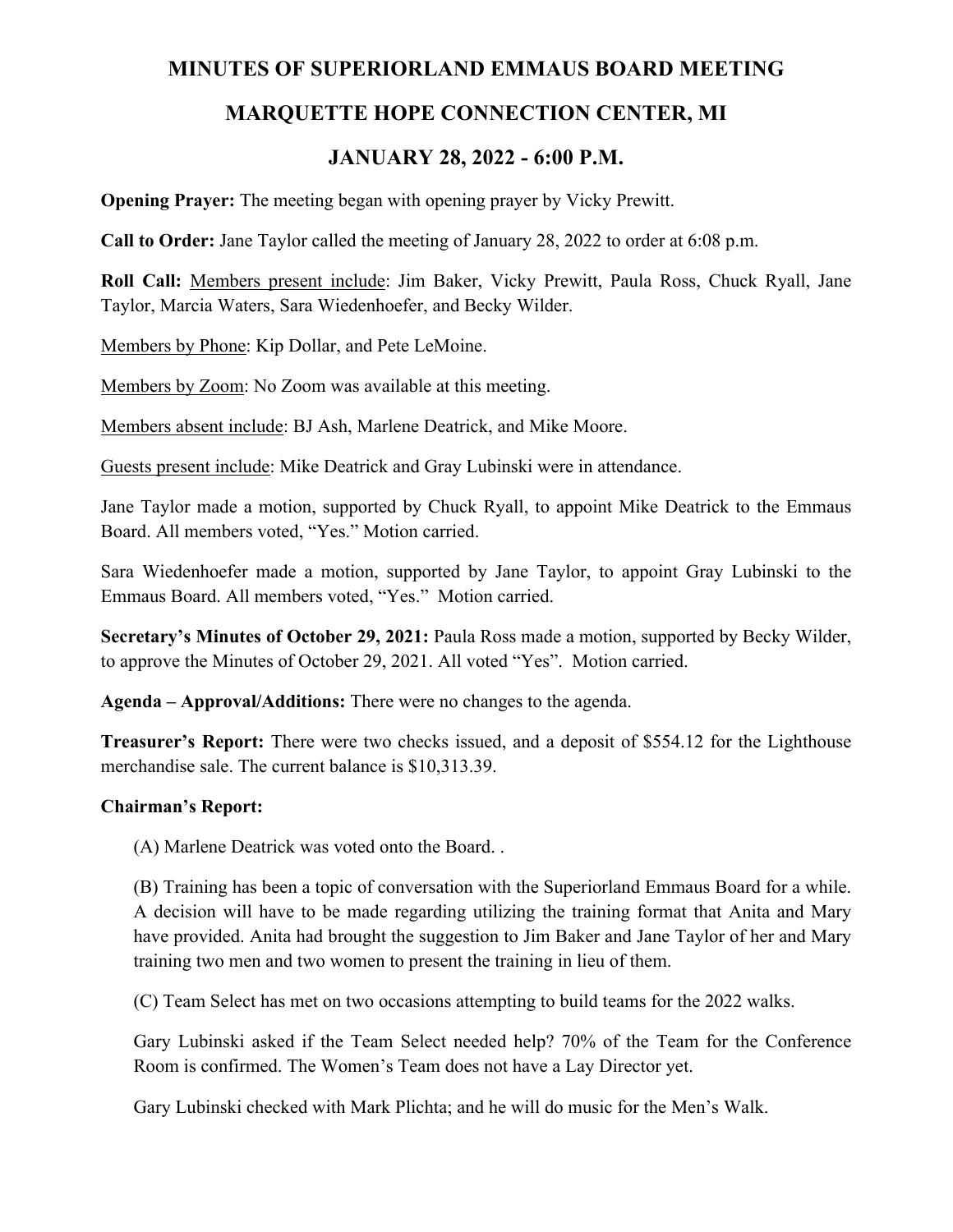### **OLD BUSINESS:**

(A) Board Vacancies/Assignments: This evening we were blessed to fill two open Board seats. Thank you Mike Deitrick and Gary Lubinski.

**Board Assignments:** Board member assignments were discussed and most of the positions were filled. Each board members needs to oversee a specific board duty.

Community Spiritual Director – Vicky Prewitt;

Community Lay Director – Jane Taylor;

Assistant Community Lay Director - Mike Moore;

Nominations Chairperson – Jim Baker;

Secretary, Registration Chairperson – Marcia Waters;

Treasurer – Chuck Yeager

Communication/Literature/Agape Chairperson – Jim Baker;

Candlelight Chairperson – Becky Wilder and Pete Lemoine;

Facility Setup/Teardown Committee – Becky Wilder and Gary Lubinski

Team Select Co-Chairpersons – Kip Dollar,

Prayer Vigil Chairperson – Chuck Ryall

Sponsors Hour Chairperson – Paula Ross

Purchasing Chairperson (Upper Room) – Marlene Deatrick

Gatherings, Merchandise Chairperson – Sara Wiedenhoefer

Board Assignments: Gary Lubinski will co-chair with Becky Wilder for Facility Seup/Teardown. Sara Wiedenhoefer will be Merchandise Chairperson. Marlene Deatrick will be assigned Purchasing Chairperson (Upper Room).

Gary Lubinski made a motion, supported by Paula Ross, that all Board Assignments remain the same except for the above modifications. All voted "Yes". Motion carried.

- (B) Re-connecting? What should the process be? Contact those that have walked or worked in the last 10 years. Should we call, email, send a letter, or do all three? Some prefer one way over another. Also, locating individuals can be difficult. They move, change phone numbers or email addresses, etc.
- (C) What are some questions that could be asked to re-connect? We will have to discuss suggestions over email.
- (D) Should we have a liaison phone caller in each city? That individual does not have to be a Board Member. The more volunteers, the better.